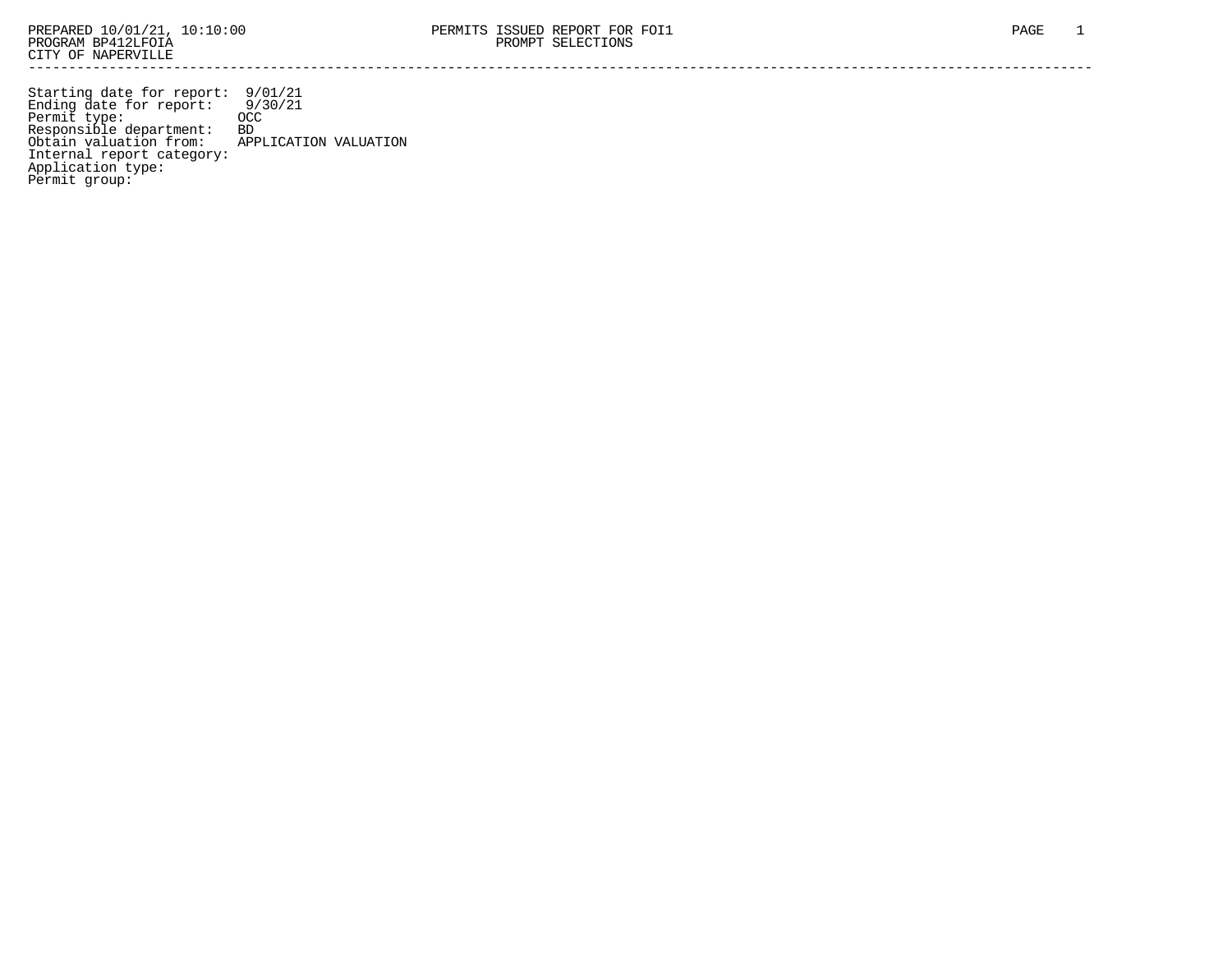## PREPARED 10/01/21, 10:10:00 PERMITS ISSUED REPORT PAGE 1 PROGRAM BP412LFOI1 9/01/21 THRU 9/30/21 CITY OF NAPERVILLE **Example 20** CITY OF NAPERVILLE PERMIT TYPE - OCC OCC INSPECT. PERMIT COM/RST OBTAINED VALUATION FROM APPLICATION VALUATION

| APPLICATION APPLICATION TYPE AND DESCRIPTION<br>DATE<br>VALUATION                                                                                                                                                                                                                                              | Parcel Number<br>Alternate ID Code | PROPERTY OWNER/<br>CONTRACTOR |
|----------------------------------------------------------------------------------------------------------------------------------------------------------------------------------------------------------------------------------------------------------------------------------------------------------------|------------------------------------|-------------------------------|
| 21-00000951 OCCI OCCUPANCY INSPECTION                                                                                                                                                                                                                                                                          | 1032 E OGDEN AV 112                |                               |
| $--------$ 3/24/21<br>Contractor #:                                                                                                                                                                                                                                                                            |                                    |                               |
| $\begin{tabular}{lllllllllll} \texttt{STRUCTURE} & 000 & 000 & \texttt{ALIANZA} \texttt{MUFFLERS} & \texttt{BRAKES} & \texttt{ISSUE} & \texttt{DATE} & \texttt{SUBCONTRACTOR(S)} \\ \texttt{PERMIT TYPE} & - & \texttt{OCC} & 00 & \texttt{OCC} & \texttt{INSPECTP. PERMIT COM/RST} & 9/21/21 & \end{tabular}$ |                                    |                               |
| 21-00003872 OCCI OCCUPANCY INSPECTION                                                                                                                                                                                                                                                                          | 2781 AURORA AV                     |                               |
| $\frac{1}{2}$ -----------<br>Contractor #:                                                                                                                                                                                                                                                                     |                                    |                               |
|                                                                                                                                                                                                                                                                                                                |                                    |                               |
| 21-00003920 OCCI OCCUPANCY INSPECTION                                                                                                                                                                                                                                                                          | 421 E OGDEN AV                     |                               |
| $--------$ 8/23/21<br>Contractor #:                                                                                                                                                                                                                                                                            |                                    |                               |
| STRUCTURE – 000 000 SUJI OGDEN INC<br>PERMIT TYPE – OCC 00 OCC INSPECT. PERMIT COM/RST 9/03/21<br>STRUCTURE - 000 000 SUJI OGDEN INC                                                                                                                                                                           |                                    |                               |
| 21-00004024 OCCI OCCUPANCY INSPECTION                                                                                                                                                                                                                                                                          | 204 S ROUTE 59                     |                               |
| $--------- 8/27/21$<br>Contractor #:                                                                                                                                                                                                                                                                           |                                    |                               |
|                                                                                                                                                                                                                                                                                                                |                                    |                               |
| 21-00004105 OCCI OCCUPANCY INSPECTION                                                                                                                                                                                                                                                                          | 760 N ROUTE 59 108                 |                               |
| $--------- 9/01/21$<br>Contractor #:                                                                                                                                                                                                                                                                           |                                    |                               |
| STRUCTURE - 000 000 SMOKES AND VAPES $S$ is the subset of $S$ in $S$ in $S$ is the $S$ in $S$ in $S$ in $S$ is $S$ if $S$ if $S$ if $S$ if $S$ if $S$ if $S$ if $S$ if $S$ if $S$ if $S$ if $S$ if $S$ if $S$ if $S$ if $S$ i<br>PERMIT TYPE - OCC 00 OCC INSPECT. PERMIT COM/RST 9/09/21                      |                                    |                               |
| 21-00004106 OCCI OCCUPANCY INSPECTION                                                                                                                                                                                                                                                                          | 5019 ACE LN 167                    |                               |
| $--------- 9/01/21$<br>$\alpha$ - and in the set of $\alpha$ is a set of $\alpha$ is a set of $\alpha$ is a set of $\alpha$                                                                                                                                                                                    |                                    |                               |

Contractor #: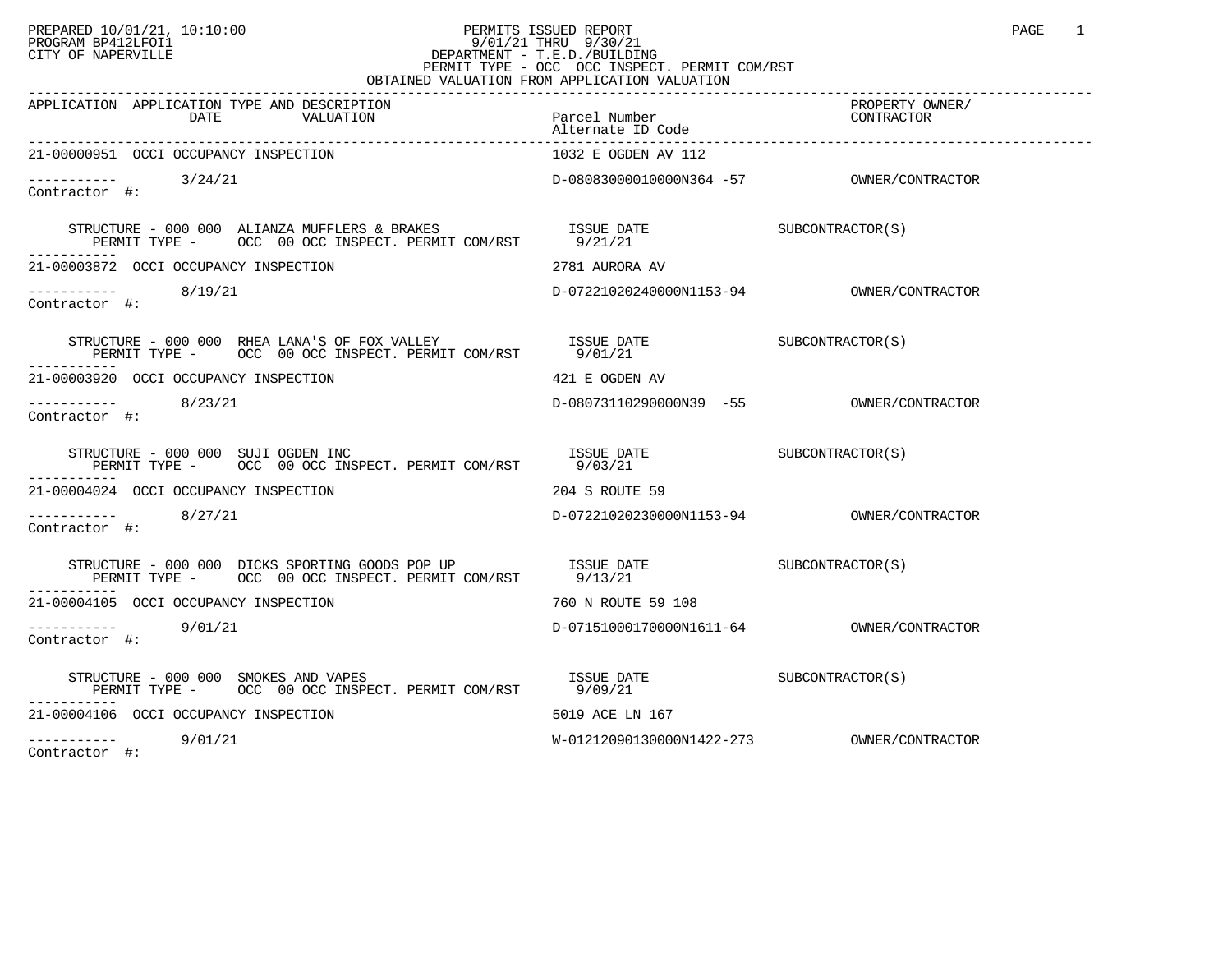## PREPARED 10/01/21, 10:10:00 PERMITS ISSUED REPORT PAGE 2 PROGRAM BP412LFOI1 9/01/21 THRU 9/30/21 CITY OF NAPERVILLE **Example 20** CITY OF NAPERVILLE PERMIT TYPE - OCC OCC INSPECT. PERMIT COM/RST

|                                                                                                                                                                                                                                                                                                                 | OBTAINED VALUATION FROM APPLICATION VALUATION                                             |                               |  |  |
|-----------------------------------------------------------------------------------------------------------------------------------------------------------------------------------------------------------------------------------------------------------------------------------------------------------------|-------------------------------------------------------------------------------------------|-------------------------------|--|--|
| APPLICATION APPLICATION TYPE AND DESCRIPTION<br>VALUATION<br>DATE                                                                                                                                                                                                                                               | Parcel Number<br>Alternate ID Code                                                        | PROPERTY OWNER/<br>CONTRACTOR |  |  |
| 21-00004106 (CONTINUED)                                                                                                                                                                                                                                                                                         |                                                                                           |                               |  |  |
| $\begin{tabular}{lllllll} \texttt{STRUCTURE} & 000 & 000 & \texttt{FK} & \texttt{REDLCAL} & \texttt{LLC} & \texttt{ISSUE} & \texttt{DATE} & \texttt{SUBCONTRACTOR(S)} \\ \texttt{PERMIT TYPE} & - & \texttt{OCC} & 00 & \texttt{OCC} & \texttt{INSPECT.} & \texttt{PERMIT COM/RST} & & 9/09/21 & \end{tabular}$ |                                                                                           |                               |  |  |
| 21-00004127 OCCI OCCUPANCY INSPECTION                                                                                                                                                                                                                                                                           | 1955 GLACIER PARK AV                                                                      |                               |  |  |
| $------ 9/02/21$<br>Contractor #:                                                                                                                                                                                                                                                                               |                                                                                           |                               |  |  |
|                                                                                                                                                                                                                                                                                                                 |                                                                                           |                               |  |  |
| 21-00004152 OCCI OCCUPANCY INSPECTION                                                                                                                                                                                                                                                                           | 3027 ENGLISH ROWS AV 103                                                                  |                               |  |  |
| --------- 9/03/21<br>Contractor #:                                                                                                                                                                                                                                                                              |                                                                                           |                               |  |  |
|                                                                                                                                                                                                                                                                                                                 |                                                                                           |                               |  |  |
| 21-00004197 OCCI OCCUPANCY INSPECTION                                                                                                                                                                                                                                                                           | 1960 SPRINGBROOK SQUARE DR 104                                                            |                               |  |  |
| ---------- 9/08/21<br>Contractor #:                                                                                                                                                                                                                                                                             |                                                                                           |                               |  |  |
| STRUCTURE - 000 000 PULTE HOMES CONSTRUCTION OFFICE ISSUE DATE SUBCONTRACTOR(S)<br>PERMIT TYPE - OCC 00 OCC INSPECT. PERMIT COM/RST 9/21/21                                                                                                                                                                     |                                                                                           |                               |  |  |
| 21-00004220 OCCI OCCUPANCY INSPECTION                                                                                                                                                                                                                                                                           | 2959 ARTESIAN RD 111                                                                      |                               |  |  |
| ---------- 9/09/21<br>Contractor #:                                                                                                                                                                                                                                                                             |                                                                                           |                               |  |  |
| STRUCTURE - 000 000 THE NAILS BAZAAR<br>PERMIT TYPE - OCC 00 OCC INSPECT. PERMIT COM/RST 9717/21                                                                                                                                                                                                                | ISSUE DATE SUBCONTRACTOR(S)                                                               |                               |  |  |
| 21-00004269 OCCI OCCUPANCY INSPECTION                                                                                                                                                                                                                                                                           | 2752 FORGUE DR 120                                                                        |                               |  |  |
| $--------$ 9/13/21<br>Contractor #:                                                                                                                                                                                                                                                                             |                                                                                           |                               |  |  |
| STRUCTURE - 000 000 BEAUTIFUL IDEAS<br>PERMIT TYPE - OCC 00 OCC INSPECT. PERMIT COM/RST 9/27/21                                                                                                                                                                                                                 | $\begin{array}{ll}\n \text{ISSUE} & \text{DATE} \\ \text{SUBCONTRACTOR(S)}\n \end{array}$ |                               |  |  |